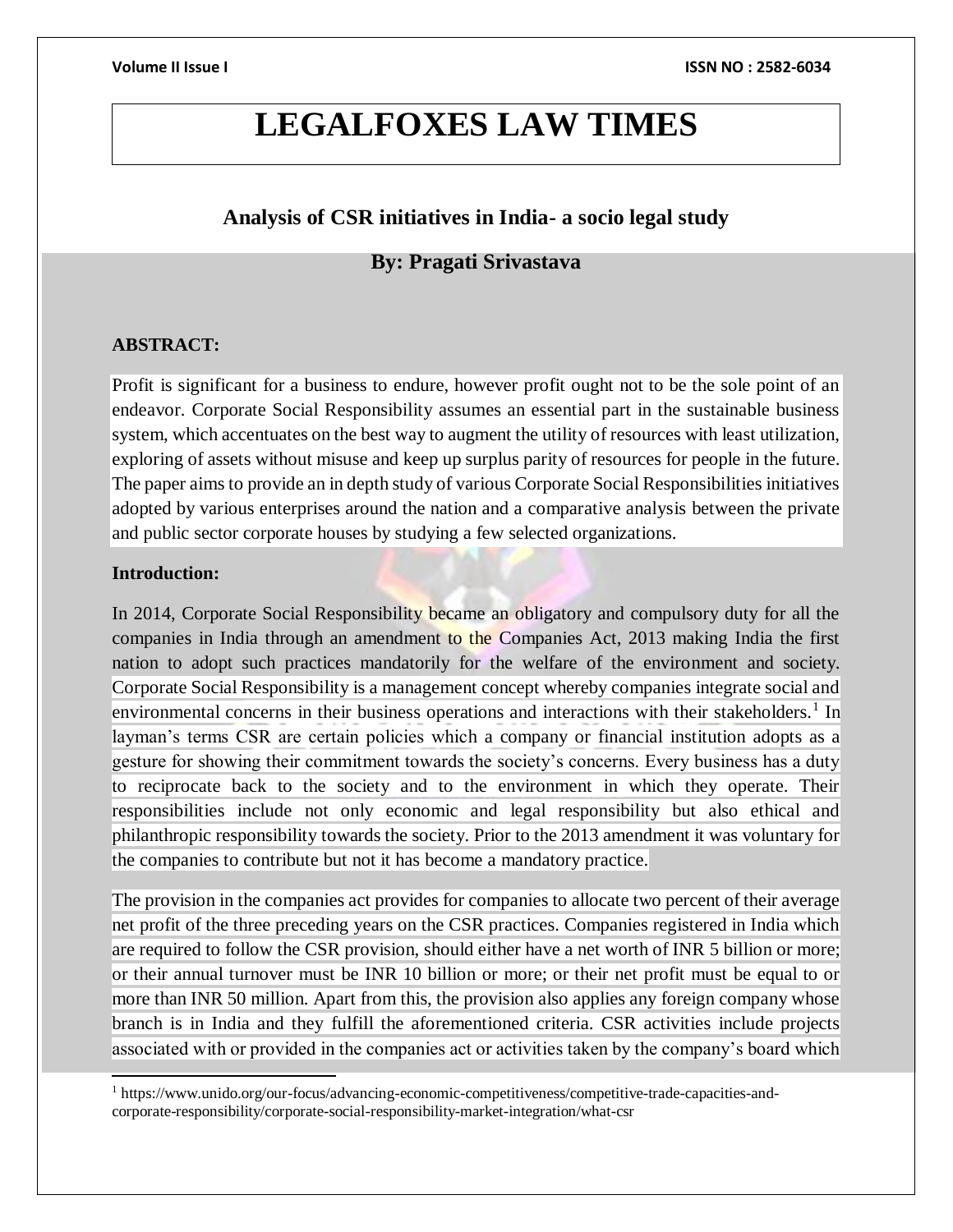are specified by the CSR committee of the company. After the 2019, amendment, a company who fails to comply to the provision of the CSR under section 135 of the Companies Act, will be liable to pay a fine which will be less than INR 25 lakhs but more than INR 50,000. Additionally, the officer of such company will incur a fine of more than INR 50,000 up to INR 5 lakhs or imprisonment of up to three years.

### **Constitution of CSR committee:**

According to section 135 of the Companies  $Act^2$ , the companies on which CSR provision is applicable are required to constitute a CSR committee of the Board which will decide on the CSR expenditure and the types of activities needed to be undertaken. The constitution of such committee is as follows:

- In case of public company, there shall be at least 3 directors, one of them must be an independent director. In case the company is not required to appoint any independent director, then it shall have 2 or more directors in the CSR committee,
- In case of private company, there must be at least 2 directors,
- In a foreign company, at least 2 persons out of which one shall be its authorized person resident in India and another nominated by the foreign company.

The Securities and Exchange Board of India (SEBI), Reserve Bank of India (RBI) and Ministry of Corporate Affairs (MCA) have issued guidelines for the organizations from time to time and the corporate are required to follow those rules. Besides that, RBI also established two committees known as Khan Committee and Nachiket Committee to include all commercial banks under financial inclusion plan in the year 2005 and 2013 respectively.

# **Triple Bottom Line:**

Triple Bottom Line is a theory based on the concept of sustainability. It was propounded by John Elkington in 1994 and affirms that all corporates should prepare three different bottom lines. The first and foremost bottom line is 'Profit' which is the traditional one. Other two bottom lines include; 'People' which includes the company's employee or the donations given to charity and 'Planet' which determine the company's responsibility towards the environment. It is based on the assumption that as company is an integral part of the moral community so they have certain social and ethical responsibities towards the society. The concept has completely changed the method to measure sustainability by Corporates, Non- profit organizations and Government. Being a wholesome method to evaluate sustainability there is a major challenge to coin a common unit to measure it.

### **Top CSR initiatives around the Globe:**

1. Marc Jacobs:

 $\overline{a}$ <sup>2</sup> 2013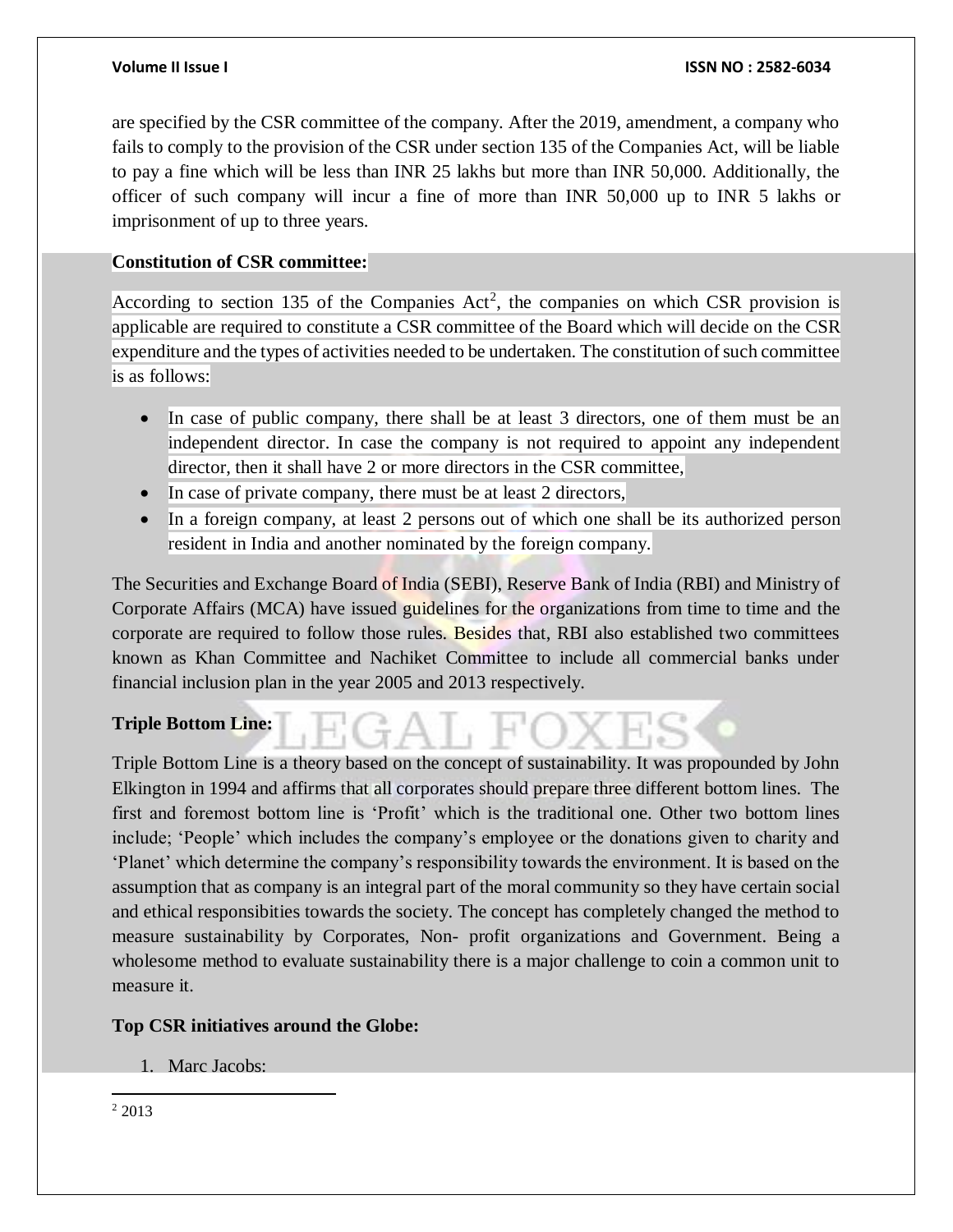The leading fashion designing brand has partnered with SATO, a project to rescue abandoned dogs and giving them to people who wants to foster them with love and care.

# 2. Indigo.ca:

Indigo is a major bookstore chain headquartered in Canada. They offer a percentage of their proceeds for raising funds for educational, athletic and neighborhood causes.

3. Ikea:

Ikea is a multinational group based in Sweden, which sells ready to assemble furniture and other home items. Over a period of time they have adopted some of the best CSR policies. They have contributed towards building of schools, providing clean and safe drinking water etc. They have also made a donation of \$2.3 million for electricity in India and East Africa.

4. Equinox:

Equinox is an US based luxury fitness company having there headquarter in New York. They actively conduct spin marathons to raise funds for charitable causes.

5. LinkedIn:

The leading business networking organization has partnered with government and various non- profit organizations to help the refugees around the globe to find work and live a stable life.

### **List of best CSR initiatives by Indian Companies and Financial Institutions:**

1. Tata Chemicals:

Tata Chemicals has always topped the list of Indian companies for corporate social responsibilities. They spent around 37.81 crores for betterment of the society although their prescribed limit was 21.39 crores. In 1980, they established Tata Chemicals Society for Rural Development (TCSRD) as a trust for the development of the society.

2. Infosys Ltd.:

They established a CSR trust namely; Infosys Foundation for achieving their social development projects. They also cooperate with various non- government organizations for executing there CSR activities and have spent around 360 crore rupees towards there CSR activities in 2018-2019.

3. Bharat Petroleum Corporation Ltd.:

BPCL, a Maharatna Oil and Gas company has always contributed towards providing quality education to children by contributing towards the infrastructure facilities, easy access to education and standard education system. They have also taken an initiative for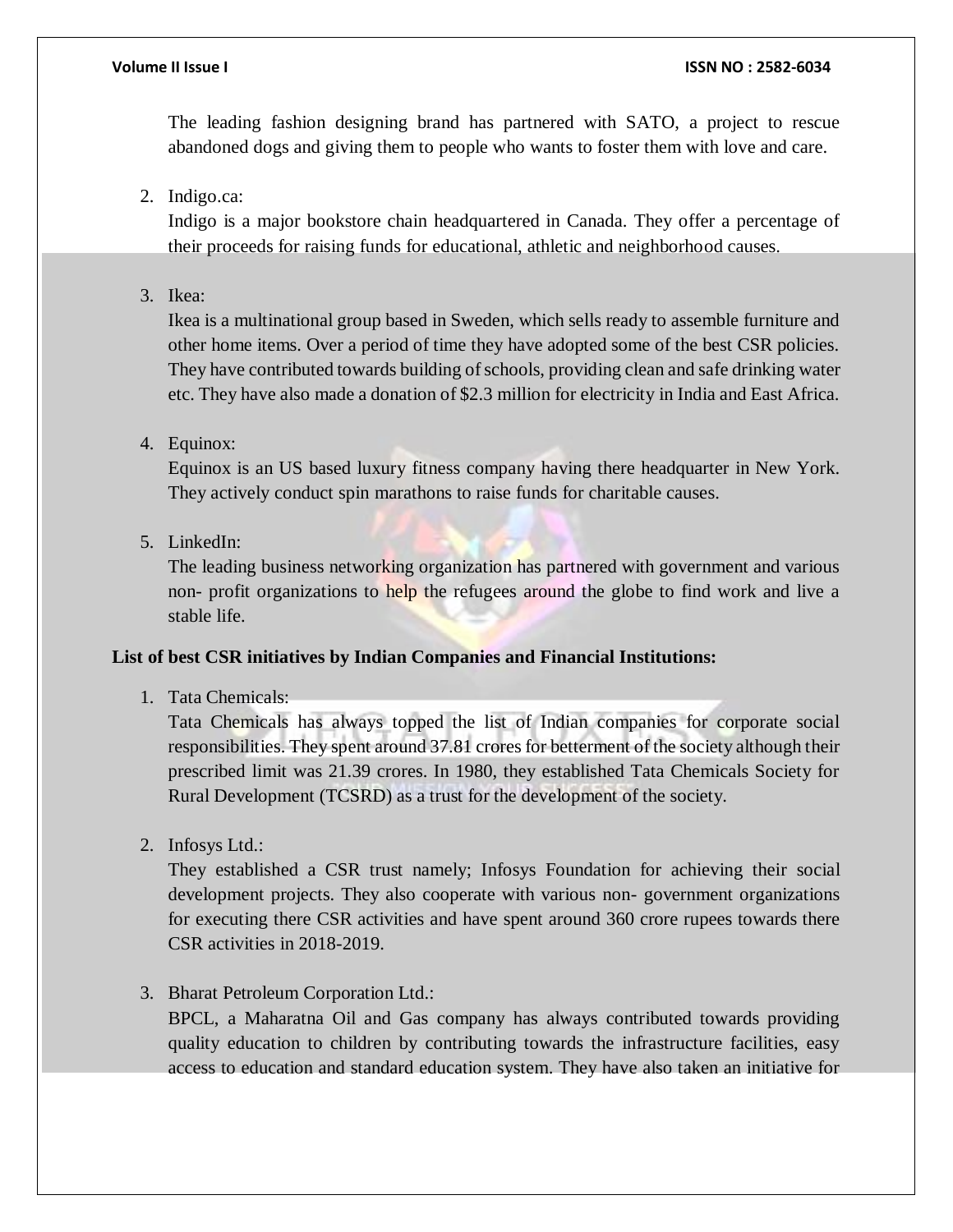providing better sanitation facilities by creating public toilets and taken apt measures for waste management.

# 4. HDFC:

One of the leading private banks in India has initiated various projects for development of the society especially the rural areas. One such project is called Holistic Rural Development Programme (HRDP) for development of rural areas. The total budget for the project is around 335.95 crore rupees and have reached across 17 states. Their aim is to provide necessary training and programs for the upliftment of the people belonging from rural parts of India. Another project undertaken by them is 'Project Parivartan' which helps in providing necessary skills to youth and women in fields such as retail, telecom, hospitality and tourism.

#### 5. Axis Bank:

Another private sector bank who have contributed towards the development of rural areas by committing towards the skill development of rural areas. They have also worked towards the upliftment of women and physically disabled people in rural parts so that they can become an integral part of the decision making process.

#### 6. Mahindra & Mahindra:

One of the most renowned project 'Nanhi Kali', launched by the company has won prestigious awards for providing education to so many underprivileged girls from economically backward communities. The project aims to provide education to girls till 10<sup>th</sup> standard. The project has been successful in decreasing the dropout rates from schools.

#### 7. Toyota Kirloskar Motor India:

Toyota Kirloskar Motor India' a leading manufacturer and seller of Toyota cars in India has contributed towards the Prime Minister's 'Swachh Bharat Abhiyan' by providing sanitation facilities in around 206 government schools across India.

8. Reliance Industries Ltd.:

Reliance industries has been one of the top companies which have actively contributed towards their CSR activities by promoting rural development, health, education, disaster response, urban renewal and Sustainable Development Goals highlighted in the United Nations 2030 agenda.

#### **COVID 19 and Corporate Social Responsibility:**

At present when the whole world is confronting and beating an emergency of a greatness which nobody had foreseen. The much-feared Corona virus (COVID-19), a pandemic announced by the World Health Organization, has shaken the whole world and the economy on the loose. Taking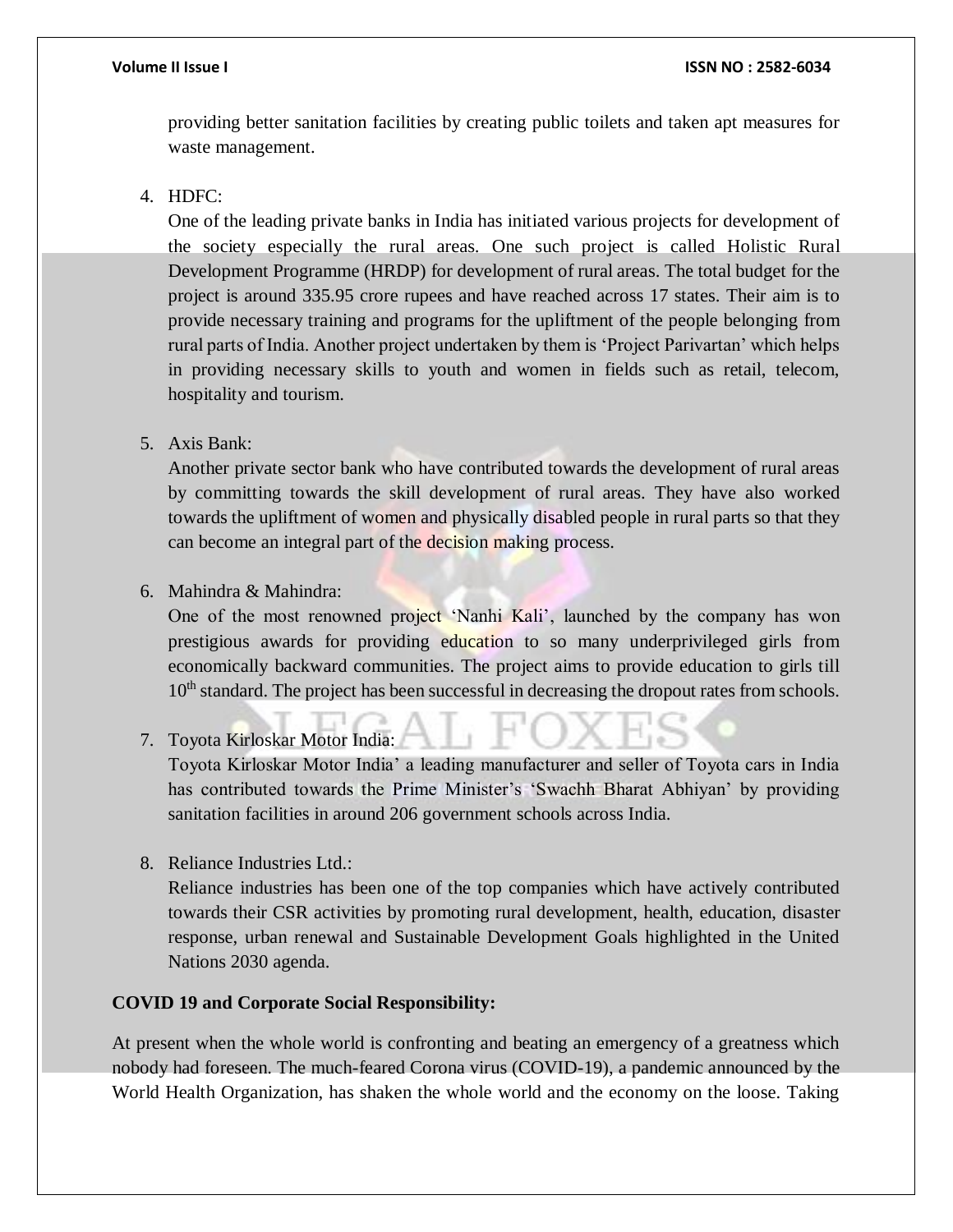$\overline{a}$ 

#### **Volume II Issue I ISSN NO : 2582-6034**

into account the spread of COVID-19 and the choice of the Government of India to regard this as a told fiasco, the Ministry of Corporate Affairs rushed to explain that spending of CSR assets for COVID-19 will be considered as a qualified CSR movement. There have been three policy changes because of this ongoing Covid - 19 pandemic that have affected the quantum and nature of CSR expenditure of corporates. The primary arrangement change was to permit spending of CSR assets on Covid-related exercises. Aside from commitment to the PM CARES Fund and to the State Disaster Management Authority, consumption acquired on preventive medical services and disinfection, ex-gratia to impermanent or casual workers well beyond day by day compensation, giving isolate offices to those influenced, among others, could be considered as CSR expenditure. The subsequent approach change was to permit all gifts for Covid- 19 related endeavors to be qualified for 100% tax deduction. Furthermore, the third policy change will permit organizations who offer far beyond the base endorsed sum to later balance the abundance against the CSR commitment emerging in ensuing years, in the event that they so want.

Furthermore, corporate houses in India have demonstrated that it cares as much as the government. Crores and crores of Indian rupees have been given to different government reserves. As indicated by one report, India Inc. burned through ₹7,537 crore as CSR commitments in two months on Covid- 19 related concerns. This included  $\overline{24,316}$  crore in gifts to the PM CARES Fund. The remaining ₹3,221 crore was spent on other help assets, food and proportion gift, covers, sanitizers and defensive apparatus units.<sup>3</sup> Organizations across India have taken care of business of aid ventures in a motivating demonstration of solidarity. For example, during lockdown some capable organizations approached to help forefront laborers and gave overhang tents to police staff at different registration who needed to remain in the searing warmth to screen development, furnished the backward sections with food, embraced taking care of for lost creatures, added to the creature government assistance store, and facilitated online occasions for old age homes to give mental assistance to the senior citizens among numerous different activities.<sup>4</sup> It has also been seen that a few organizations are performing CSR exercises by advancing social mindfulness for social distancing. The most critical commitment has been made by Mc Donald's, Volkswagen, Audi and some more. The MC Donald's organization sent the message to the general public by bifurcating the logo 'm' separated into two sections n. The two pieces of 'm' speak to the significance of social separation. Also, the logo of Audi is spoken to by four separate rings and investigating the slogan to keep separation. The new logo of Audi is sufficient for understanding the significance of social distancing. It is additionally obvious that the vehicle organization Volkswagen assumes a significant part to make mindfulness about the necessities of the social removing to forestall the development of pandemic infection in the human body. Volkswagen has introduced their new logo by making a hole among V and W. The Bengal Beverage organization has likewise changed their

<sup>3</sup> https://economictimes.indiatimes.com/news/company/corporate-trends/etig-analysis-with-csr-kitty-bulging-thisyear-increasing-number-and-variety-of-donees-are-appealing-companies-for-

funds/articleshow/74573901.cms?utm\_source=contentofinterest&utm\_medium=text&utm\_campaign=cppst

<sup>4</sup> https://yourstory.com/socialstory/2020/09/covid-19-csr-concept-significance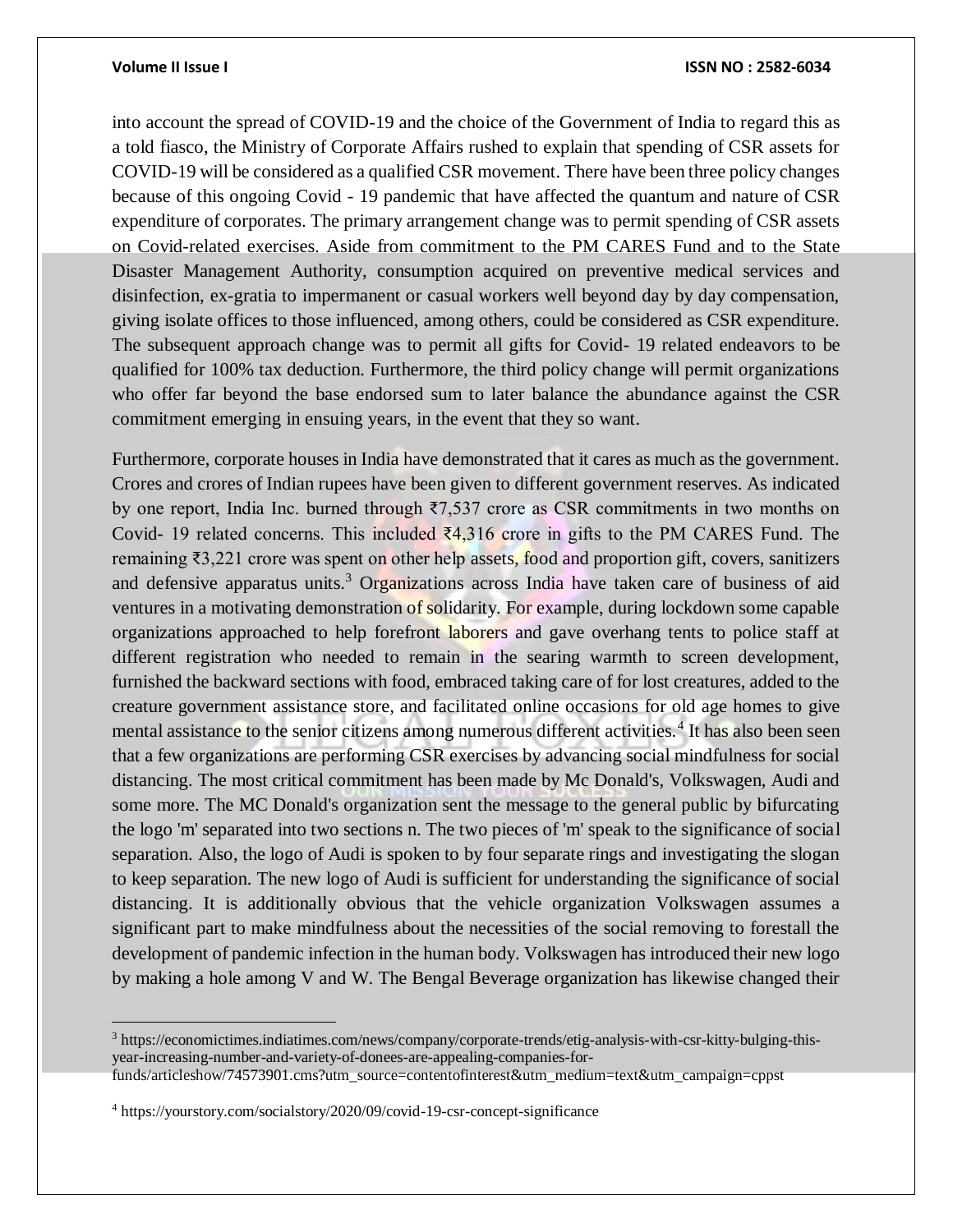logo by making a hole from each letter. The organization additionally shares their message as "Staying apart is the best way to stay united".

# **Comparison of CSR initiatives in Public v/s Private Sector:**

Over the years, both public and private sector have come up with various Corporate Social Responsibility projects for contributing towards the society in which they operate. The thrust areas include health and sanitation, education, infrastructure, clean and safe drinking water, training programs, upliftment of various sections of the society and so on. Below is a graph representing the modes by which companies prefer to spend on their CSR activities. The data has been taken from the report of Ministry of Corporate Affairs.<sup>5</sup>



Evidently, the amount of resources and funding available to both the sectors are different and that plays a major role in determining their contribution towards the society. The company's contribution towards the CSR has always remained fluctuating. For instance; there has been a 44 per cent rise in the CSR expenditure by Indian companies in the FY 2014-2015 and 2015-2016 but in the succeeding year a sudden dip was witnessed. The average expenditure by a public sector company towards its CSR activities is around 8- 10 crore rupees from 2014 to 2018, whereas the average expenditure of a private company has increased from 72 lakhs to 95 lakhs for the same time frame.

For a better understanding, we will study five public and private sector companies each to better understand the contribution of both the sectors towards the CSR initiatives:

 $\overline{a}$ <sup>5</sup> http://www.mca.gov.in/MinistryV2/csrdatasummary.html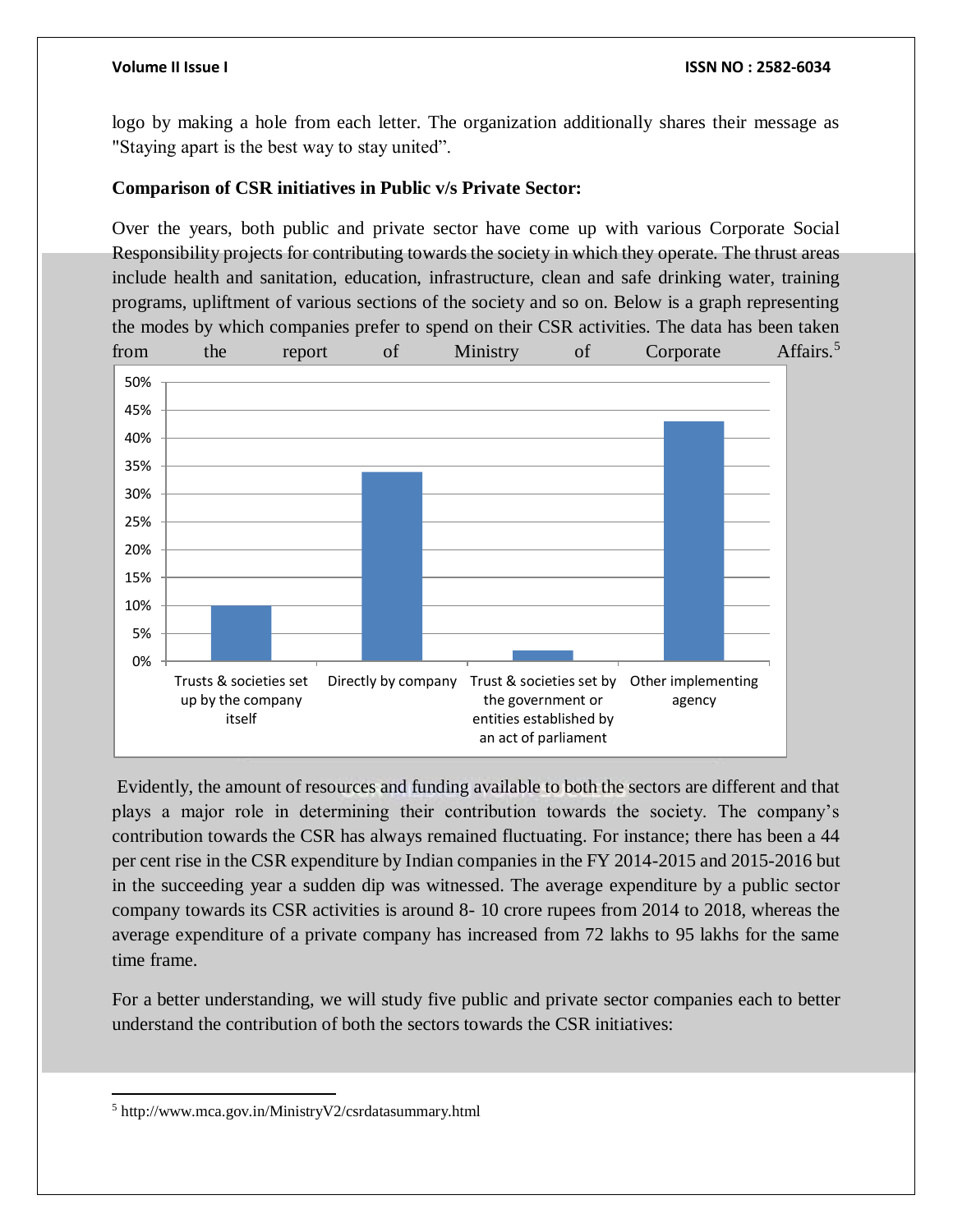## **Private Sector:**

# **1. Vodafone Idea Limited:**

Projects: Swachh Iconic Place

 Vidya Har Beti ka Adhikar Project Village Social Transformation Mission Village Social Entrepreneurs in Healthcare Swachh Bharat Abhiyan School based Educational Intervention Program Roshini: Digital and economic empowerment of women Social Urja Lamp Mid- day meal program

Even though the company's net profit for the past three years have been in negative, yet they never stepped back from their CSR activities and spent 1.5 crore in the FY 2018-2019. Majority of their CSR projects are for the rural population. They have also contributed towards environmental projects such as; Greening India and healthcare projects like providing sanitation and safe drinking water facilities.

# **2. DLF Foundation:**

Projects: Rural Infrastructure Program

 Labour Welfare Initiative Rural Education Programs Green Business Practices Renewable Energy

DLF Foundation has launched many community development programs by constructing roads connecting rural areas, enhancing education systems, introducing rural mobile libraries and various scholarship programs. They have contributed around Rs 18 crore for betterment of their workers and providing them all necessary facilities. Their initiatives for promotion of eco friendly environment have been a great success.

# **3. Fortis Foundation:**

Projects: Mother and Child Health Camps

 Door to Door awareness on Mother & Child Health concerns Free health check up camps Child against tobacco campaign Sahayak Saarthak Spandan Chiranieevi Hamari Beti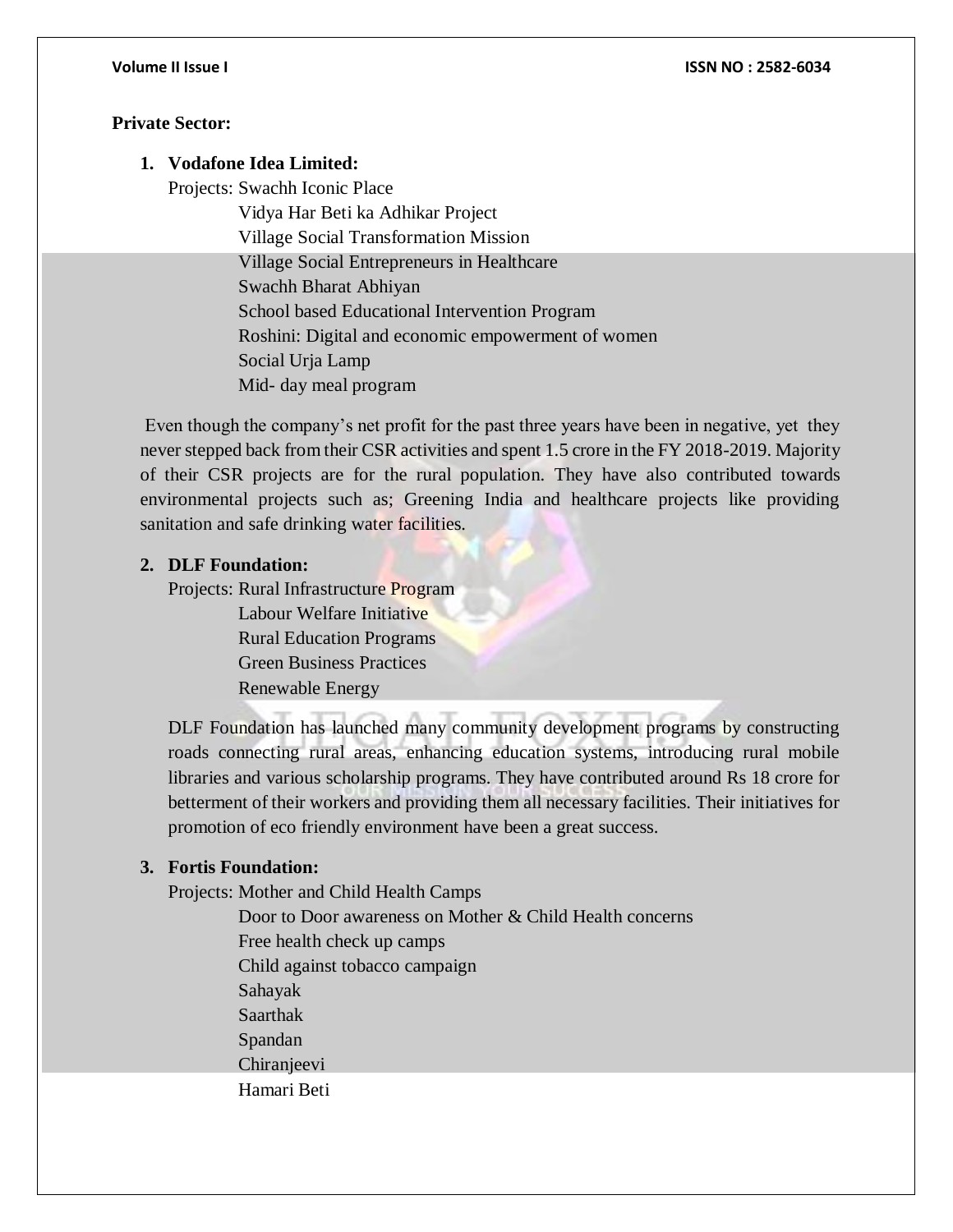Little hearts Program

Project Sewa

Fortis Foundation has actively conducted many health care camps and social and health awareness programs for promoting good health in both rural and semi-urban areas. They have provided free treatment to acid attack victims, launched school health plans, promoted cancer awareness and helped a lot of underprivileged women and children.

### **4. INOX Leisure Limited:**

Project: Promoting Healthcare Program

Ensuring Environment Sustainability

Promoting Paralympic Sports

Promoting Education

Education scholarships

Sponsorship for Sculpture Park

Vadodara Marathon

INOX Leisure ltd., a venture of INOX group has actively taken up many CSR projects for the development of the society. Their important project's includes promoting education and paralympic sports. They have also ontributed towards Divyang Paralympic Run at Vadodara marathon.

### **5. India bulls Foundation:**

Projects: Angadwadi for site laborers

 Cleft Surgeries Jan Swasthya Kalyan Vahika Jan Kalyan Vahika Project IBF scholarships

India bulls is a finance company which has undertaken many projects for their CSR activities. They have launched anganwadi project under which they ensured clean drinking water for laborers, installation of waste management system in worker's colony, day care facilities for children of workers and necessary medical checkup camps. They also partnered with Smile Train to help children who have palate deformities by funding their surgeries. There other CSR activities include providing scholarships, providing street lights in village and so on.

#### **Public Sector:**

#### **1. Gujarat Industries Power Company Limited:**

Projects: Development Project for Rural economy and People

Rural Development Project

Livelihood Enhancement Program

Promoting education

Promoting Healthcare Program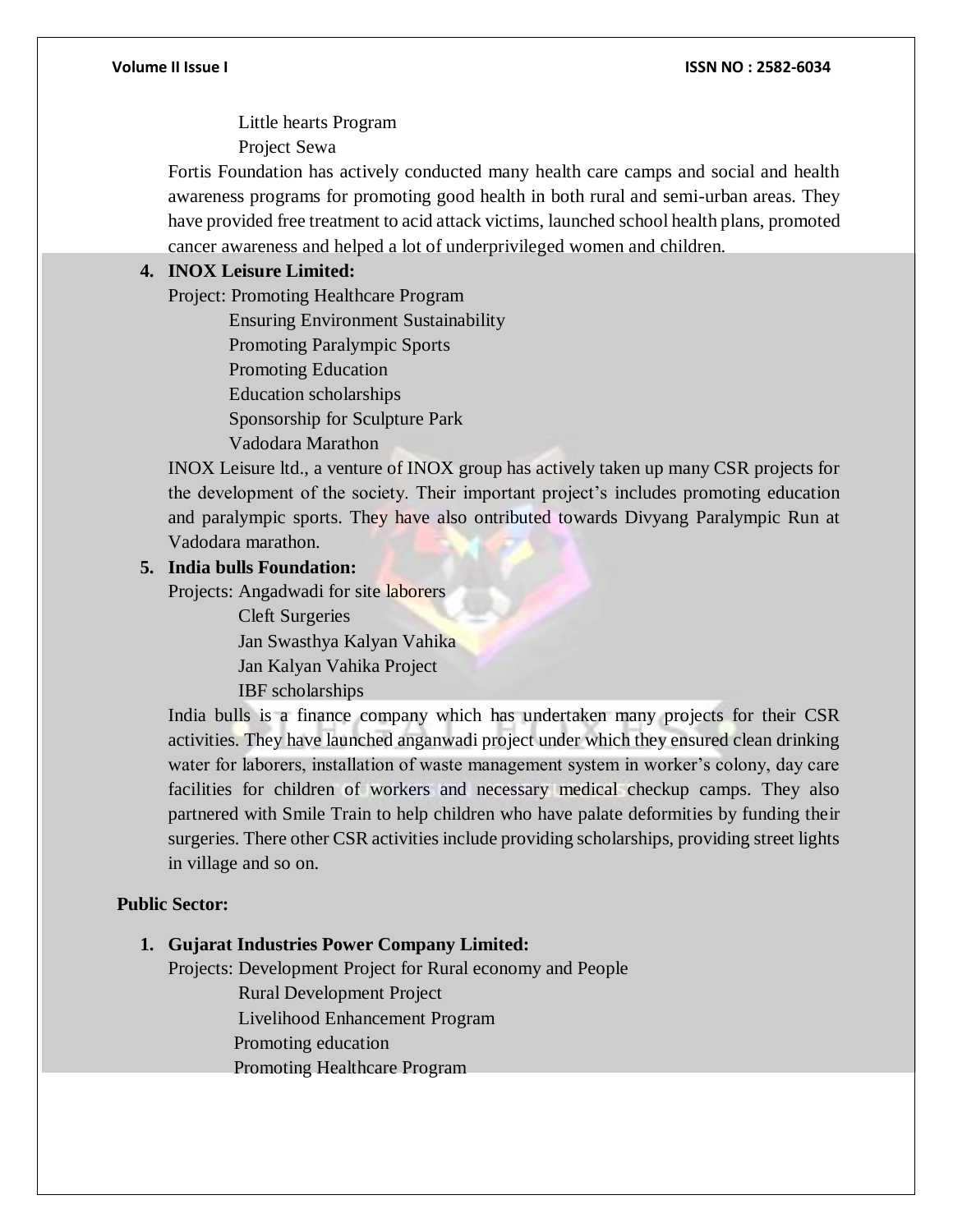GPCL conducts its CSR activities through a trust namely, Development Efforts for Rural Economy and People (DEEP) where they contribute towards the development of rural population. In the FY 2017- 2018, they have contributed towards Resource Centre for Training. There CSR activities include, contributing towards the skill enhancement training, self help groups, providing education and promoting healthcare programs.

### **2. Hindustan Aeronautics Ltd.:**

Projects: Educational Infrastructure Development Program

Training of Community based Tourism

Sponsorship to students

Skill Development Programs

Construction of skill development centre

Assisting to differently abled

Adoption of animals and bird

The company's expenditure towards its Corporate Social Responsibility activities has always exceeded its prescribed limit showing its dedication towards welfare of the society and environment. They have launched various waste management programs, rural development projects, water conservation programs and contributed towards promoting education, sports and women empowerment.

# **3. Hindustan Insecticides Limited:**

Projects: Upliftment of underprivileged sections Environmental Sustainability activities Relief Fund Swachh Bharat Mission

Hunger and Malnutrition Programs

Providing and promoting better education

The company has contributed towards the Central Government Funds for the Chennai Floods in FY 2015-2016. They have also undertaken various measures to promote education and sanitation in the rural areas.

# **4. Hindustan media Ventures Limited:**

Projects: Village Pond Adoption Program

Kanyadhan Yojana Scholarship

Hindustan Olympiad

Supporting education and skill development of the underprivileged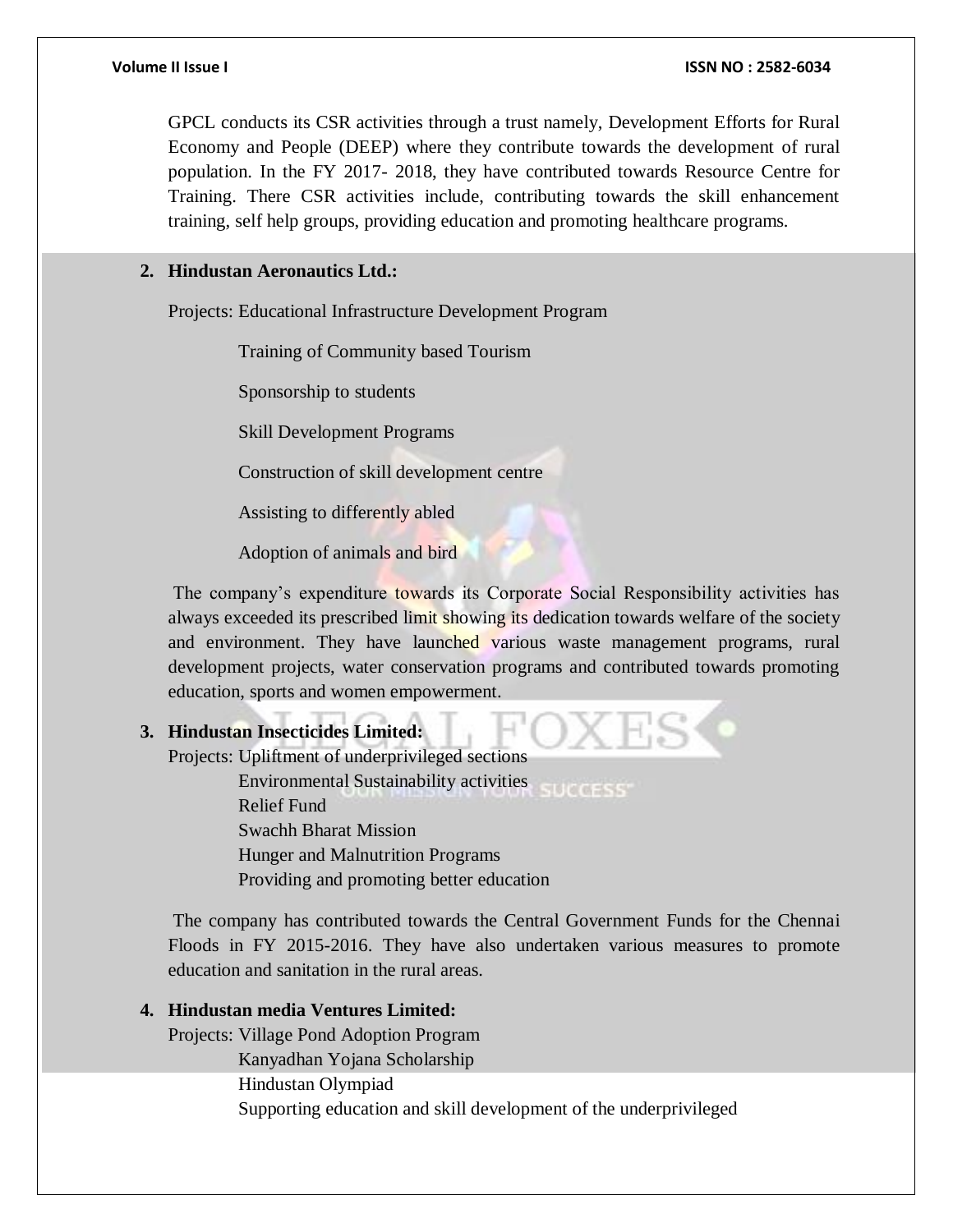Swachh Ghat Abhiyan

Healthy Uttarakhand campaign

The public sector company has taken various initiatives to promote education and have organized skill development classes. They have also contributed towards maintaining healthy environment by undertaking cleaning projects.

# **5. Hindustan Construction Company limited:**

Projects: Cultural activities for community

Educational support for students

Disaster Relief Activities

The company has time and again contributed towards disaster relief and rescue operations in India. Apart from this, they have also promoted cultural activities and supported underprivileged students by providing them educational support.

Below is the table showing the expenditure of both public and private sector companies towards there CSR projects:

# **Private Sector**

| <b>Name of the Company</b>    | 2018-2019    | 2017-2018    | 2016-2017    |
|-------------------------------|--------------|--------------|--------------|
| <b>Vodafone Idea Limited</b>  | $1.50$ crore | 19.94 crore  | 36.96 crore  |
| <b>DLF</b> Foundation         | 9.61 crore   | 12.66 crore  | 6.85 crore   |
| <b>Fortis Foundation</b>      | $0.00$ crore | $0.19$ crore | $0.54$ crore |
| <b>INOX Leisure Limited</b>   | $1.87$ crore | $0.64$ crore | $1.03$ crore |
| <b>India Bulls Foundation</b> | 64.44 crore  | 1.08 crore   | 5.87 crore   |

# *Public Sector* **RESERVING PUBLIC SECTION**

| <b>Name of the Company</b>               | 2018-2019     | 2017-2018    | 2016-2017    |
|------------------------------------------|---------------|--------------|--------------|
| <b>Gujarat Industries Power Co. Ltd.</b> | 5.90 crore    | 5.61 crore   | 5.17 crore   |
| <b>Hindustan Aeronautics Ltd.</b>        | $67.45$ crore | 77.29 crore  | 90.71 crore  |
| Hindustan Insecticides Ltd.              | $0.20$ crore  | $0.12$ crore | $0.15$ crore |
| Hindustan media Ventures Ltd.            | 4.17 crore    | 3.36 crore   | 3.97 crore   |
| <b>Hindustan Construction Co. Ltd.</b>   | $0.07$ crore  | $0.12$ crore | $0.74$ crore |

The above two tables reveal that the contribution of private sector companies is much higher than the public sector companies. Despite the fact that state-run organizations had a five-year head start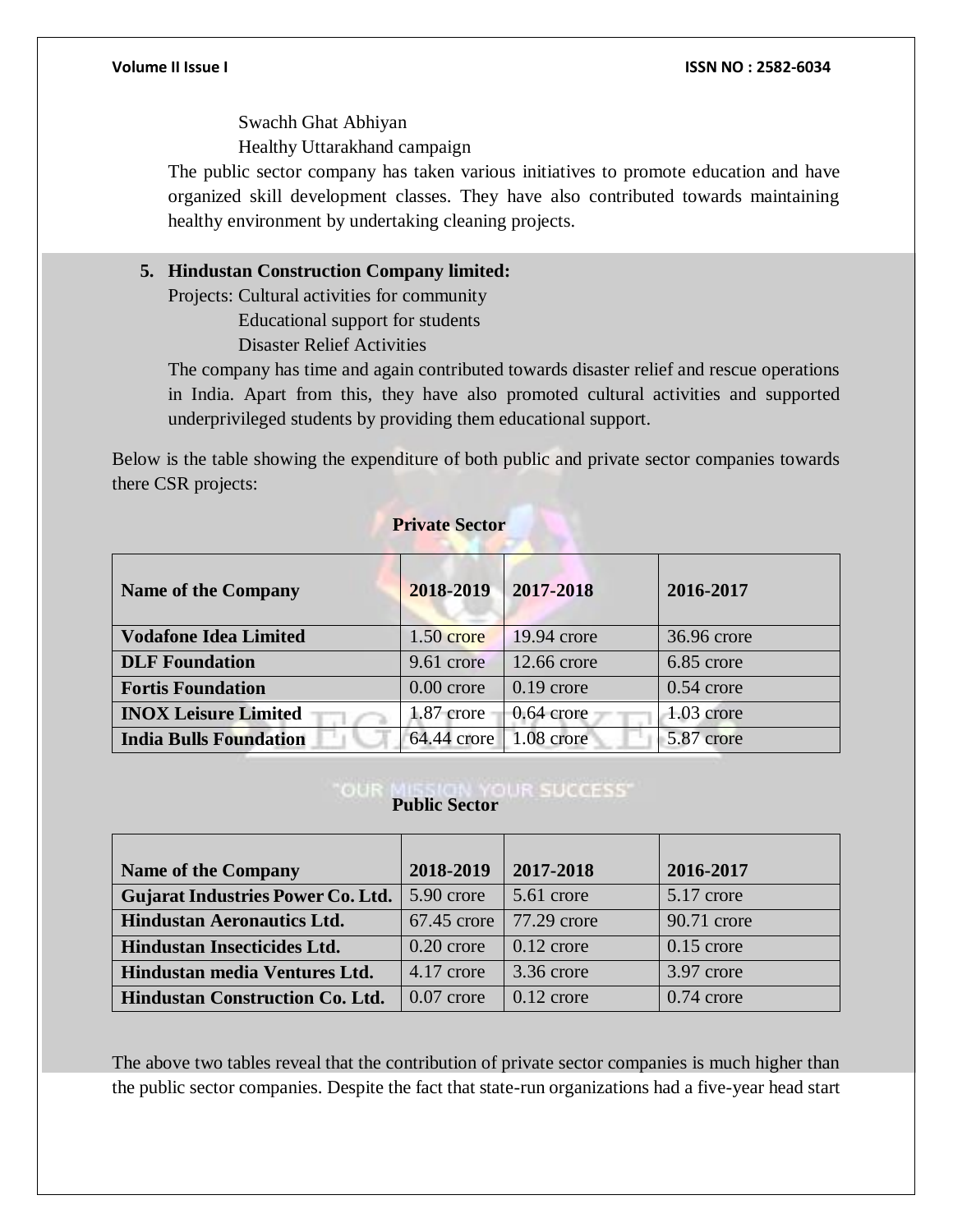concerning saving assets for corporate social obligation (CSR) activities, they lingered behind their private area peers as far as the proficiency of spending on such endeavors. It shows that the private companies are actually making strenuous efforts in their Corporate Social Responsibility activities. These companies are mainly headquartered in states like Maharashtra, Gujarat, Karnataka, Tamil Nadu and Rajasthan. The main focus of concern includes promoting education, development of backward districts, upliftment of various sections of the society, conducting skill development classes, providing jobs and so on. Private companies have established trusts through which they contribute towards the society whereas, the public companies prefer to contribute by supporting various government schemes. According to a report, the main focus of the corporate houses is on to support education sector and in the year 2017 around 50 per cent of the CSR funds were directed to only that sector.<sup>6</sup> Another major sector where most of the CSR funds are directed towards is healthcare. Public sector organizations, however, outspent privately owned businesses in a single territory and that is - Environment. Public organizations spent ₹ 391.3 crore on environment, which is 23% of their complete spending, while privately owned businesses spent ₹ 291.7 crore or only 8.8%. <sup>7</sup> This is on the grounds that numerous Public sector undertakings are regular asset organizations and since they directly affect climate, they have taken it up as a reason. Companies and administration establishments utilize various procedures for usage of Corporate Social Responsibility. A large portion of the Private Enterprises perform their CSR activities through NGOs, as they don't have huge assets while enormous administrations/undertakings with huge assets set up Establishment Trusts for CSR execution. It became highlighted that enormous undertakings/ administrations have set up different divisions for CSR usage.

#### **Suggestions:**

According to a report, the Corporate Social Responsibility expenditure in the year 2018 was ₹10,179 crore. It had expanded by 18 percent in 2019 to ₹11,961 crore. The number of organizations spending on CSR had likewise expanded from 1,024 out of 2018 to 1,055 of every 2019, while the quantity of number that had missed the compulsory 2 percent spending diminished by 6 percent from 353 to 332.<sup>8</sup> Such an increment in the percentage of CSR expenditure by the companies shows their increasing involvement in the development of the society. Here are a few suggestions that corporates must inculcate in their Corporate Social Responsibility projects to help the public at large:

1. Corporate Social Responsibility projects must be taken seriously by the CSR board committees.

<sup>8</sup> Nseinfobase.com

 $\overline{a}$ 

<sup>6</sup> [http://ngobox.org/media/India%20CSR%20Outlook%20Report%202017\\_V1.pdf](http://ngobox.org/media/India%20CSR%20Outlook%20Report%202017_V1.pdf)

<sup>7</sup> [https://www.livemint.com/Specials/PiwvOfqACWArNyQX45THwJ/CSR-spend-How-public-and-private-sectors](https://www.livemint.com/Specials/PiwvOfqACWArNyQX45THwJ/CSR-spend-How-public-and-private-sectors-fared.html)[fared.html](https://www.livemint.com/Specials/PiwvOfqACWArNyQX45THwJ/CSR-spend-How-public-and-private-sectors-fared.html)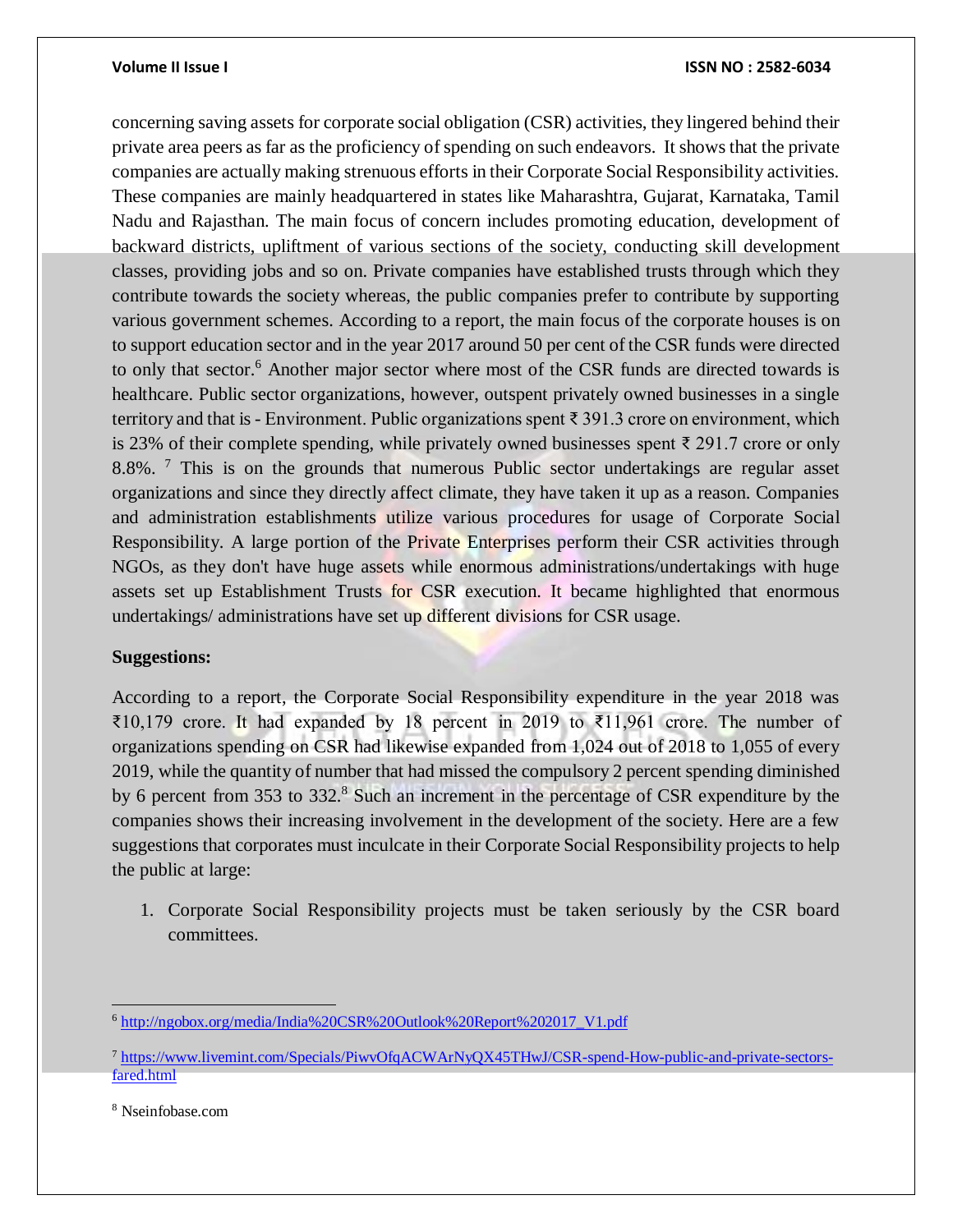- 2. For CSR activities to be effective, it's imperative to think about a nearby core interest. Regardless of whether you're a worldwide organization with a worldwide CSR crusade, see how your exercises can have an impact in nearby networks.
- 3. Including stakeholders such as employees in the process assembles inspiration and a feeling of independence, and can advance development. The company's employees are likewise bound to take an interest in CSR exercises when they have had the option to direct or add to the technique and exercises.
- 4. Recognizing projects and approaches to upgrade Corporate Social Responsibility is very crucial.
- 5. Organizations and associations ought to include social entrepreneurship into their basic culture by effectively channelizing their innovative work capacities in the course of socially imaginative items and administrations.
- 6. Companies who have contributed towards the development of infrastructure in the education sector must also pay due attention on quality education by initiating education projects.
- 7. Rather than simply focusing on development and giving books in schools, dependence must be set on other essential prerequisites additionally, for example, washrooms, seats, desks, shoes and so on. Giving mid day meals to students should likewise be thought of.
- 8. Equal participation of women must also be encouraged in the programs conducted by the companies in rural areas.
- 9. Medical services are the prime issue for India. Genuine bit of CSR should be assigned towards the improvement of clinical and medical services offices in India.
- 10. Companies must encourage "equal pay for equal work" to increase women's employment rates.
- 11. Companies can also come forward for improving labor policies for the benefit of their workers.
- 12. Pollution of various kinds has become a significant issue in India. There is a need to put resources into the measures and advancements which can limit the contamination of the environment and help in creating a cleaner environment for the individuals. Corporate must adopt such policies which will benefit the environment such as reducing carbon footprints and can make environment friendly investments.

# **Conclusion:**

Before the introduction of the Companies Act, 2013, there was no prescribed amount for the companies to invest in their Corporate Social Responsibility activities. As a result, most of the big corporate houses spent a very negligible amount towards the development of the society. Since, the enforcement of the act big corporate houses are coming forward and making efforts to contribute to the society one way of or the other. Corporate Social Responsibility has become an integral part of every company in India. Good CSR policies have helped companies in increasing their sales and goodwill. Most of the companies have undertaken projects which have been a big